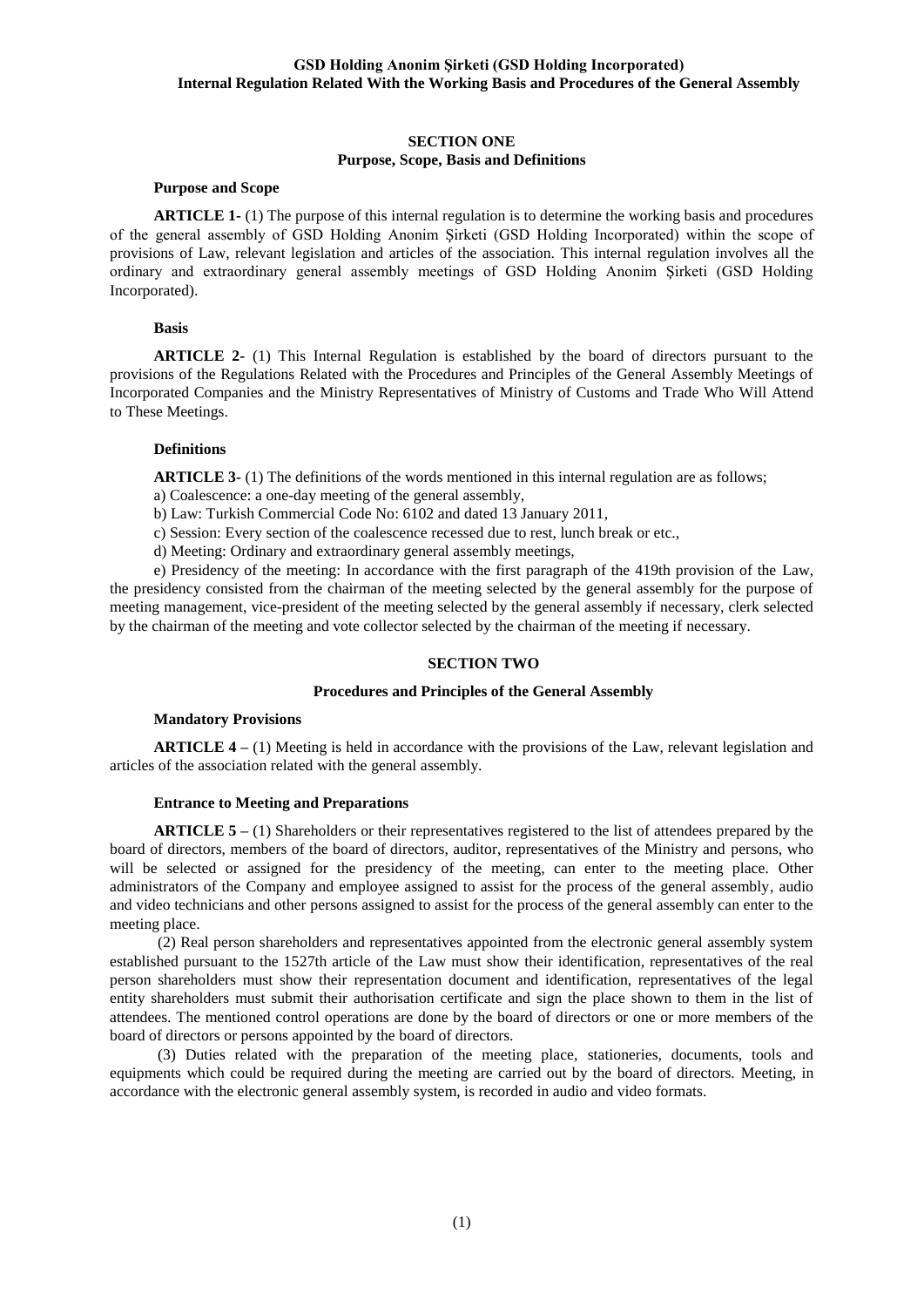#### **Opening of the Meeting**

**ARTICLE 6** – (1) Meeting is opened, in a place where the Company headquarter is located, at a preannounced time *(Provisions stated in 416th article of the law related with the meetings without invitation are reserved.*), after that the quorums stated in the 418th and 421th articles of the Law are determined with written proceedings, by the chairman or vice-president or a member of the board of directors. Opening of the meetings are similarly in the event of that the invitations are made by authorities other than the board of directors. Provisions of the Capital Market Law are applied primarily about the quorums of the general assembly meeting and resolutions. For the matters that are not regulated in this Law, the provisions of the Turkish Commercial Code are applied. The related provisions of the Articles of the Association of the Company are reserved.

### **Constituting the presidency of meeting**

**ARTICLE 7-** (1) In accordance with the provision of the 6th article of this internal regulation, a chairman and if required a vice-president, who will be responsible for the management of the general assembly and also are not required to have shareholdings, are selected, under the management of the person who opens the meeting, among the candidates proposed by the board of directors.

(2) At least one clerk and if required sufficient vote collectors are appointed by the chairman. Experts could be appointed by the chairman for the electronic general assembly system in order to carry out the technical operations during the meeting.

(3) Presidency of the meeting is authorised to sign the minutes of the meeting and other documents constituting a basis for these minutes.

(4) Chairman of the meeting acts according to the Law, articles of the association and provisions of this Internal Regulation during the management of the general assembly.

### **Duties and authorities of the presidency of the meeting**

**ARTICLE 8 –** (1) Presidency of the meeting carries out the below mentioned duties under the direction of chairman:

a) Examining whether that the meeting is held or not at the place stated in the announcement and if it is stated in the articles of the association, examining whether that the meeting place is convenient or not accordingly.

b) Examining that whether the general assembly is convened or not as foreseen in the articles of the association with the announcement published in the website of the Company and Turkish Trade Registry Gazette; whether the announcement is made or not minimum three weeks ago before the meeting date excluding the announcement and meeting dates; whether the gazettes published or will be published showing the meeting date, minutes and announcement are notified or not by registered letters to shareholders who are registered to the share ledger, shareholders who has submitted their addresses and give probative documents showing their shareholdings to the Company and writing this situation to the minutes.

c) Examining that whether the unauthorised persons attend or not attend to the meeting and examining that whether the duties stipulated in the 2nd paragraph of 5th article of this internal regulation are carried out or not by the board of directors.

d) In the event of that the general assembly is held without announcement in accordance with 416th article of the law, examining that whether all the shareholders or their representatives attend or not to the meeting, examining that whether there is an objection or not for the conduct of the meeting in this way, examining that whether the meeting quorum is provided or not until the end of the meeting.

e) Determining that whether the articles of the association including the amendments if there is an amendment, share ledger, annual report of the board of directors, audit reports, financial statements, meeting agenda, text of amendment prepared by the board of directors if there is an amendment to the articles of the association in the meeting agenda, approval letter from the ministry and its attachment of text of amendment, list of attendees prepared by the board of directors, postponement letter of the previous meeting if the general assembly is called for the postpone of the meeting and other related required documents are provided completely or not and stating this situation in the minutes of the meeting.

f) Controlling identification of the attendants participating personally or by proxy and by signing the list of attendees on objection or request and controlling the accuracy of the representation documents.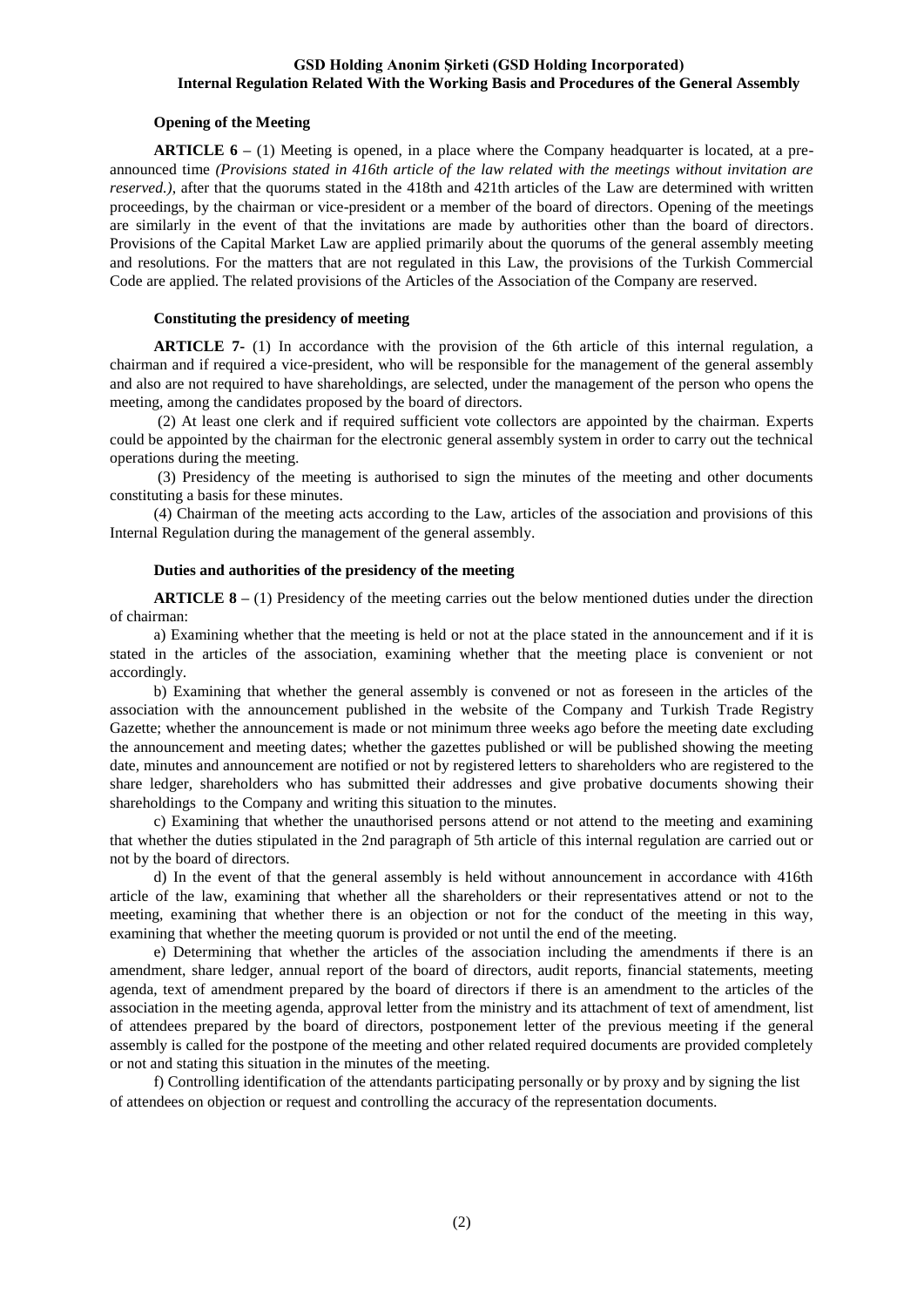g) Examining that whether the executives and minimum one member of the board of directors and the auditor attend or not to the meeting and stating this situation in the minutes of the meeting.

h) Conducting the works of the general assembly within the scope of agenda, preventing going beyond from agenda apart from the exceptions stated in the Law, providing the meeting order and taking precautions for that.

i) Opening, closing coalescences and sessions and closing meeting.

j) Reading or instructing the resolution, amendment, proposal, minute, report, suggestion and other similar documents related with the negotiated issues to the general assembly and recognising those who wants to take the floor related with them.

k) Putting the resolutions made by the general assembly to vote and informing its results.

l) Pursuing that whether the minimum quorum for the meeting is maintained or not at the beginning, continuation and end of the meeting, pursuing that whether the resolutions are taken or not in accordance with the quorums stipulated in Law and articles of the association.

m) Explaining the notifications made by the representatives stated in the 429th article of the Law to the general assembly.

n) In accordance with the 436th article of the Law, preventing that the non-voting shareholders to vote on the resolutions stated in the above mentioned article, pursuing all types of restrictions imposed in accordance with the Law and articles of the association related with voting right and privileged voting.

o) Postponing the negotiations of the financial statements and related discussions to be discussed at the meeting held one month later, upon the request of shareholders with one-twentieth of share capital without need to take decision related with this issue by the general assembly.

p) Providing that the minutes of the general assembly are prepared, writing the objections to the minutes, signing the resolutions and minutes, stating the positive and negative votes, related with the resolutions taken in the meeting, in the minutes of the meeting by not causing any confusion.

r) Submitting the minutes of the meeting, annual report of the board of directors, audit reports, financial statements, the list of attendees, agenda, motions, ballot paper and minutes of the elections if exist and all the documents related with the meeting to an attendant member of the board of directors with a minute.

### **Procedures to be made before the discussion of the agenda**

**ARTICLE 9 –** (1) Chairman of the meeting reads or introduces the agenda of the meeting to the general assembly. It is asked that whether there is a proposal or not, related with the discussion order of the agenda, and if there is a proposal, this situation is submitted to the approval of the general assembly. The discussion order could be changed with the resolution of the majority votes of attendants.

#### **Discussion of the agenda and agenda items**

**ARTICLE 10 –** (1) The following matters must be included in the agenda of the ordinary general assembly:

a) Opening and forming the presidency board of meeting.

b) Discussing the annual report of the board of directors, audit reports and financial statements.

c) Acquittal of the members of the board of directors and auditors.

d) Election of the expired members of the board of directors and auditors.

e) Determining the remuneration of the members of the board of directors such as wage, attendance fee, bonus and premiums.

f) Determining the use and distribution of profit and rate of profit shares.

g) Discussing the amendments of the articles of the association if exist.

h) Other matters deemed necessary.

(2) Matters requiring to hold a meeting constitute the agenda of the ordinary general assembly.

(3)Except from the below mentioned exceptions, the subjects not included in the meeting agenda can not be discussed and resolved:

a) In the event of that all shareholders attend to meeting, a subject can be put to agenda unanimously.

b) In accordance with the 438th article of the Law, a request for the special audit from a shareholder,

whether it is involved or not in the agenda, is resolved by the general assembly.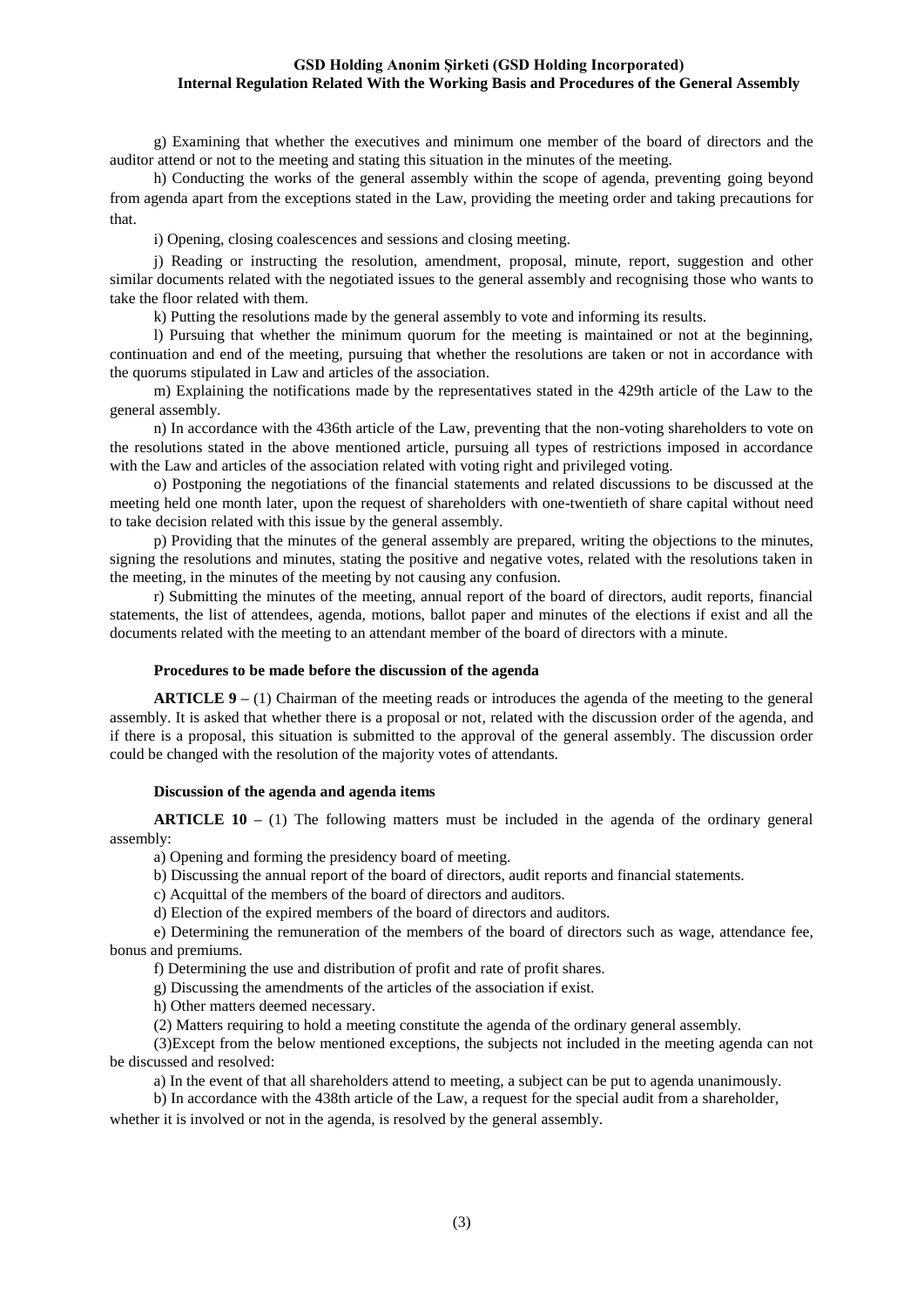c) Dismission of members of the board of directors and the selection of new members are considered as related with the negotiation of year-end financial statements and if it is requested, it is resolved by discussing directly whether there exist or not related item in the agenda.

d) Even if there is not an item in the agenda, in the event of cogent grounds such as bribery, inadequacy, infringement of commitment liability, difficulty in performing the duties, incompability, fraud on a power, dismission of members of the board of directors and the selection of new members are put on the agenda by majority votes of attendants in the general assembly.

(4) Agenda item negotiated and resolved in general assembly can not be renegotiated and resolved unless it is not decided by attendants unanimously.

(5) As a result of an audit or for any reason by the Ministry, items requested to be discussed in company's general assembly are put on the agenda.

(6) Agenda is determined by the convenor of the general assembly.

### **Taking the floor in the meeting**

**ARTICLE 11 –** (1) Shareholders or other related parties who want to take floor related with the agenda item under discussion appeal to presidency of meeting. The presidency of meeting announces the persons who will take floor and give them a right to speak according to appeal order. If the person whose turn is come is absent, he/she loses his/her right to speak. Speeches are made, from the place reserved for it, by addressing the general assembly. The persons can change their order of speaking among themselves. In the event of that the speech time is limited, a person, who takes the turn and made his/her speech, when his/her speech time is expired, unless the next person who will take floor gives his/her right to speak, can continue his/her speech providing that he/she will complete his/her speech within the next person's speech time. Otherwise the speech time can not be extended.

(2) By the chairman of the meeting, a right to speak can be given regardless of order to members of the board of directors and auditor who wants to comment related with the items under discussion.

(3) Speech time, upon the proposal of chairman or shareholders, is determined by the general assembly in accordance with the workload of the agenda, numbers and importance of the items to be discussed and numbers of the persons who want to take floor. In such circumstances, general assembly decide separately by voting that the limitation for the speech is needed or not and the time limit for the speeches.

(4) In accordance with the 1527th article of the Law, related with the conveying opinion and suggestions of shareholders or representatives who attend to general assembly by electronically, procedures and principles, determined in the above mentioned article and its sub-regulations, are applied.

#### **Voting and Voting Method**

**ARTICLE 12 –** (1) Before voting, chairman of the meeting announces the subject which will be voted to the general assembly. If a draft resolution will be voted, it will be voted after it is determined in written and read. After explaining that the voting will be start, ask for permission to speak is requested only about the method. In the meantime, if there is a shareholder who requested but not given a right to speak, he/she uses his/her right to speak providing that he/she reminds and confirmed by the chairman. A right to speak is not given during the voting.

(2) Votes related with the subjects under discussion are used by raising hand or standing up or separately saying accept or reject. Scrutiny of votes is done by the presidency of the meeting. If required, the presidency of the meeting can assign sufficient number of person to assist to scrutiny of votes. The votes of persons, who do not raise their hands, stand up or make a statement in anyway, are regard as "dissentive vote" and in the determination, these votes are regarded as against the related resolution.

(3) In accordance with the 1527th article of the Law, related with the voting of shareholders or their representatives who attend to general assembly by electronically, procedures and principles, determined in the above mentioned article and its sub-regulations, are applied.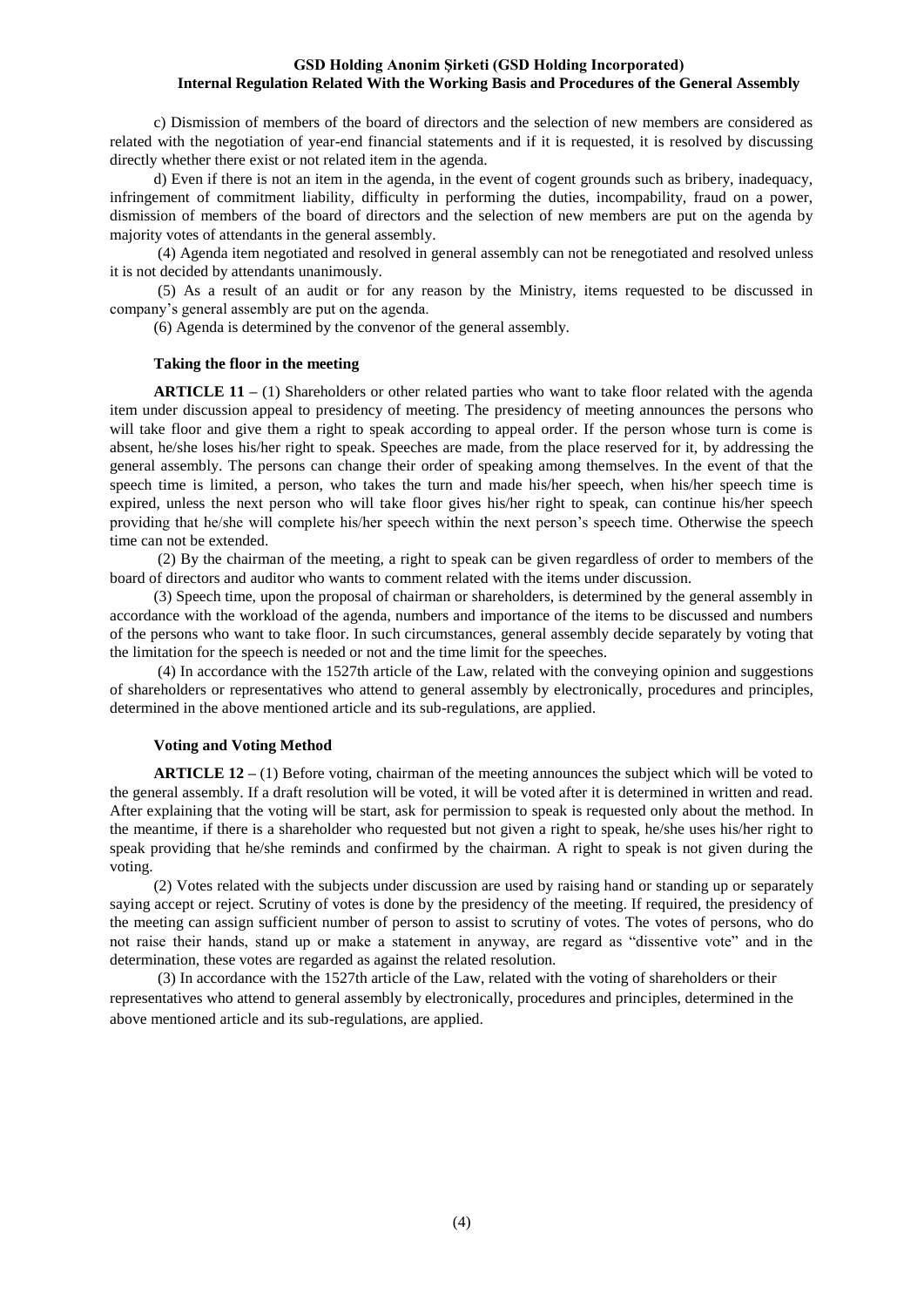### **Preparing the minutes of the meeting**

**ARTICLE 13** – (1) The list of attendees indicating the shareholders or their representatives, share amounts, share groups, share number and its nominal values are signed by the chairman of the meeting; it is provided that the summary of questions and answers given in the general assembly, resolutions taken and the number of positive and negative votes used for every resolution are disclosed clearly in the minutes of the meeting and the minute is prepared in accordance with the principles stated in Law and relevant legislation.

(2) Minutes of the general assembly are prepared by a typewriter, a computer or legibly manuscript by using pen. In order to prepare the minute in computer, there must be a printer providing to get prints in the meeting place.

(3) Minute is prepared in at least two copies and all the pages of minute is signed by the presidency of the meeting and ministry representative.

(4) The trade name of the Company, date and place of the meeting, total nominal values and number of shares of the Company shares, total number of shares represented by personally or proxy, name and surname of the ministry representative, date and number of the assignment letter of ministry representative, type of the meeting invitation, if the meeting is held by announcement, must be stated in the minutes and if the meeting is held without announcement, it must be stated in the minutes of the meeting.

(5) The number of votes related with resolutions taken in the meeting, by not causing any confusion, is stated in the minute in figure and words.

(6) The name, surname and justification for opposition of persons, who give negative votes related with the resolutions taken in the meeting and want to put his/her name to the minute, are written to the minute.

(7) When the justification for opposition is given in written, this letter is attached to the minute. The name, surname of the shareholder or his/her representative who declared his/her opposition is written and it is stated that the opposition letter is attached. The opposition letter attached to the minute is signed by the presidency of the meeting and the Ministry representative.

#### **Procedures to be made at the end of the meeting**

**ARTICLE 14-** (1) Chairman of the meeting submits a copy of the minute and all other relevant documents related with the general assembly to an attendant member of the board of directors at the end of the meeting. This situation is determined by a separate minute prepared by parties.

(2) The Board of Directors, within fifteen days after the date of the meeting, is obliged to submit a notarised copy of minute to the registry of commerce and is obliged to register and announce the situations stated in the minute and subjected to registration and announcement.

(3) The minute, within fifteen days after the date of the meeting, is published in the website.

(4) The chairman of the meeting also submits a copy of the list of attendees, agenda and minutes of the general assembly to the Ministry representative.

#### **Attending to the meeting by electronically**

**ARTICLE 15-** (1) (3) When it is allowed to attend to the general assembly meeting by electronically in accordance with the 1527th article of the Law, the procedures, which will be carried out by the board of directors and presidency of the meeting, are carried out in accordance with the 1527th article of the Law and related regulations.

#### **SECTION THREE**

#### **Miscellaneous Provisions**

# **Attendance of the Ministry representative and documents related with the general assembly meeting**

**ARTICLE 16 –** (1) Procedures and Principles of the General Assembly Meetings of Incorporated Companies related with the requesting of Ministry representative and duties and authorities of this representative, provisions of the Regulation of the Ministry Representatives of Ministry of Customs and Trade Who Will Attend to These Meetings are reserved.

(2) It is mandatory to observe the provisions of the Regulation mentioned in the first paragraph in the preparation of list of those who can attend to general assembly and list of attendees, in the preparation of the representative documents and meeting minutes.